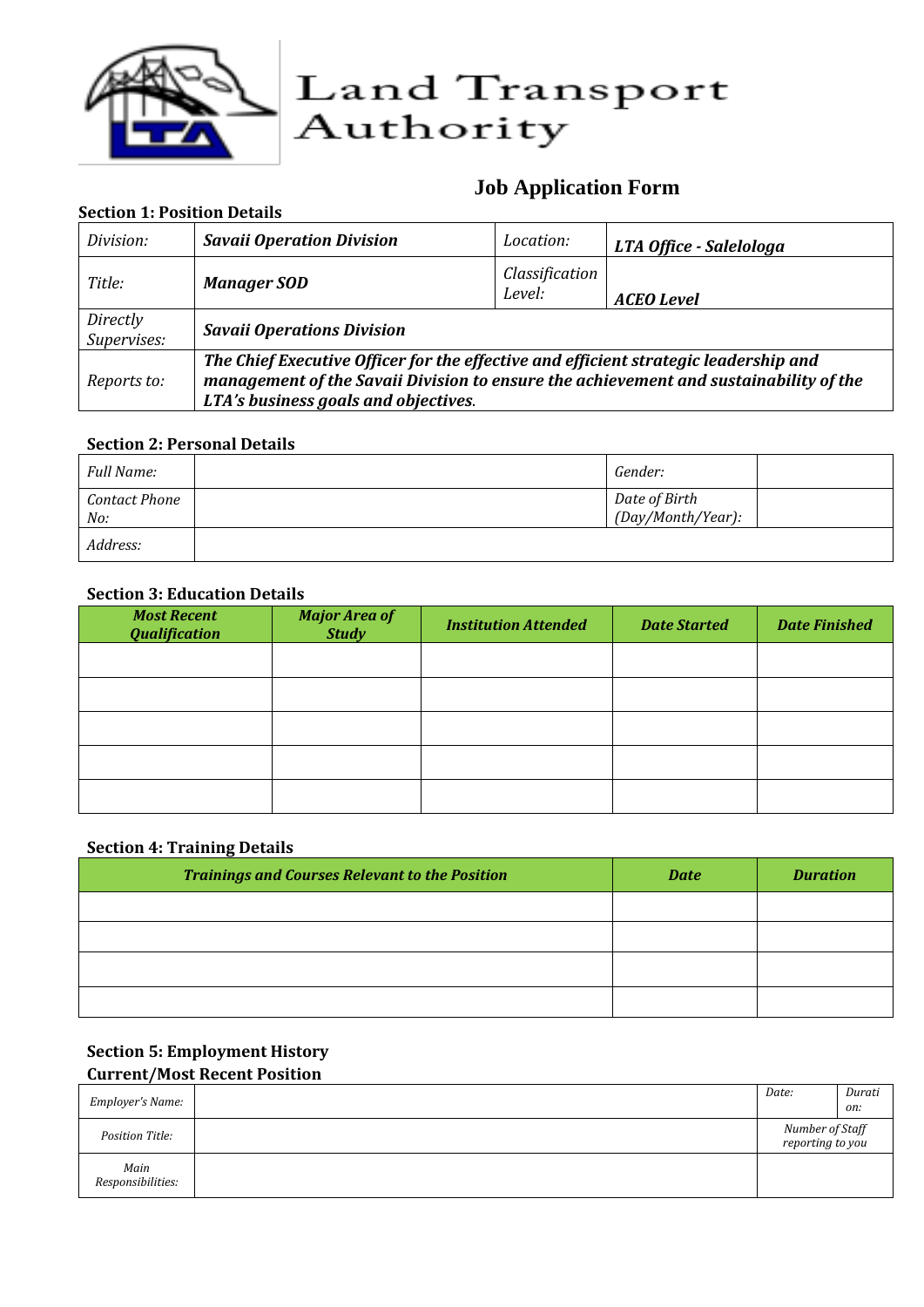#### **Next previous position**

|                           | Date:                               | Durati |
|---------------------------|-------------------------------------|--------|
| Employer's Name:          |                                     | on:    |
| Position Title:           | Number of Staff<br>reporting to you |        |
| Main<br>Responsibilities: |                                     |        |

## **Next previous position**

| Employer's Name:          | Date:                               | Durati |
|---------------------------|-------------------------------------|--------|
|                           |                                     | on:    |
| Position Title:           | Number of Staff<br>reporting to you |        |
| Main<br>Responsibilities: |                                     |        |

### **Section 6: Selection Criteria**

| $\mathbf{1}$     | <b>Essential</b>                                                                                                                    |
|------------------|-------------------------------------------------------------------------------------------------------------------------------------|
|                  | Hold a Bachelor's Degree majoring in Civil Engineering or equivalent from a recognized                                              |
|                  | Institution.                                                                                                                        |
|                  | A Diploma or Certificate in Civil Engineering may be considered with the right amount of<br>work experience.                        |
|                  | <b>Essential</b>                                                                                                                    |
|                  | At least 3 years of civil engineering, procurement and project management experience for                                            |
| $\overline{2}$   | those holding a Bachelor of Engineering degree. For those holding Diploma or Certificate                                            |
|                  | level, must possess at least 5 years of civil engineering, procurement and project                                                  |
|                  | management experience                                                                                                               |
| 3                | <b>Essential</b>                                                                                                                    |
|                  | At least 5 years of experience at a senior management level.                                                                        |
| $\boldsymbol{4}$ | <b>Essential</b>                                                                                                                    |
|                  | Proven relevant experience in transport management, road licensing and regulatory systems,<br>enforcement, policies and procedures. |
|                  | <b>Essential</b>                                                                                                                    |
|                  | Demonstrated ability to perform critical analysis and initiate related policy interventions                                         |
| 5                | where necessary and provide strategic advice to the Chief Executive Officer on road use, road                                       |
|                  | operations and procurement/programming matters.                                                                                     |
|                  | <b>Essential</b>                                                                                                                    |
| 6                | Demonstrated ability to collaborate, network, negotiate and engage effectively with                                                 |
|                  | Divisional employees, Managers and with external stakeholders in issues pertaining to Savaii                                        |
|                  | Operations.<br><b>Essential</b>                                                                                                     |
|                  | Demonstrated ability to formulate, manage and achieve planned outcomes with approved                                                |
| $\overline{7}$   | resources and within agreed timeline in accordance with acceptable quality and ethical                                              |
|                  | standards.                                                                                                                          |
|                  | <b>Essential</b>                                                                                                                    |
| 8                | Should be computer literate and has proven experience in Microsoft office software and other                                        |
|                  | appropriate engineering and transport database.                                                                                     |
|                  | Has sound knowledge of the following legislations;<br>LTA Act 2007                                                                  |
|                  | <b>LTA Regulations</b>                                                                                                              |
| 9                | Public Finance Management Act 2001                                                                                                  |
|                  | Public Bodies Performance and Accountability Act 2001                                                                               |
|                  | Ministry of Works Act 2002                                                                                                          |
|                  | Samoa Labour and Employment Relations Act 2013                                                                                      |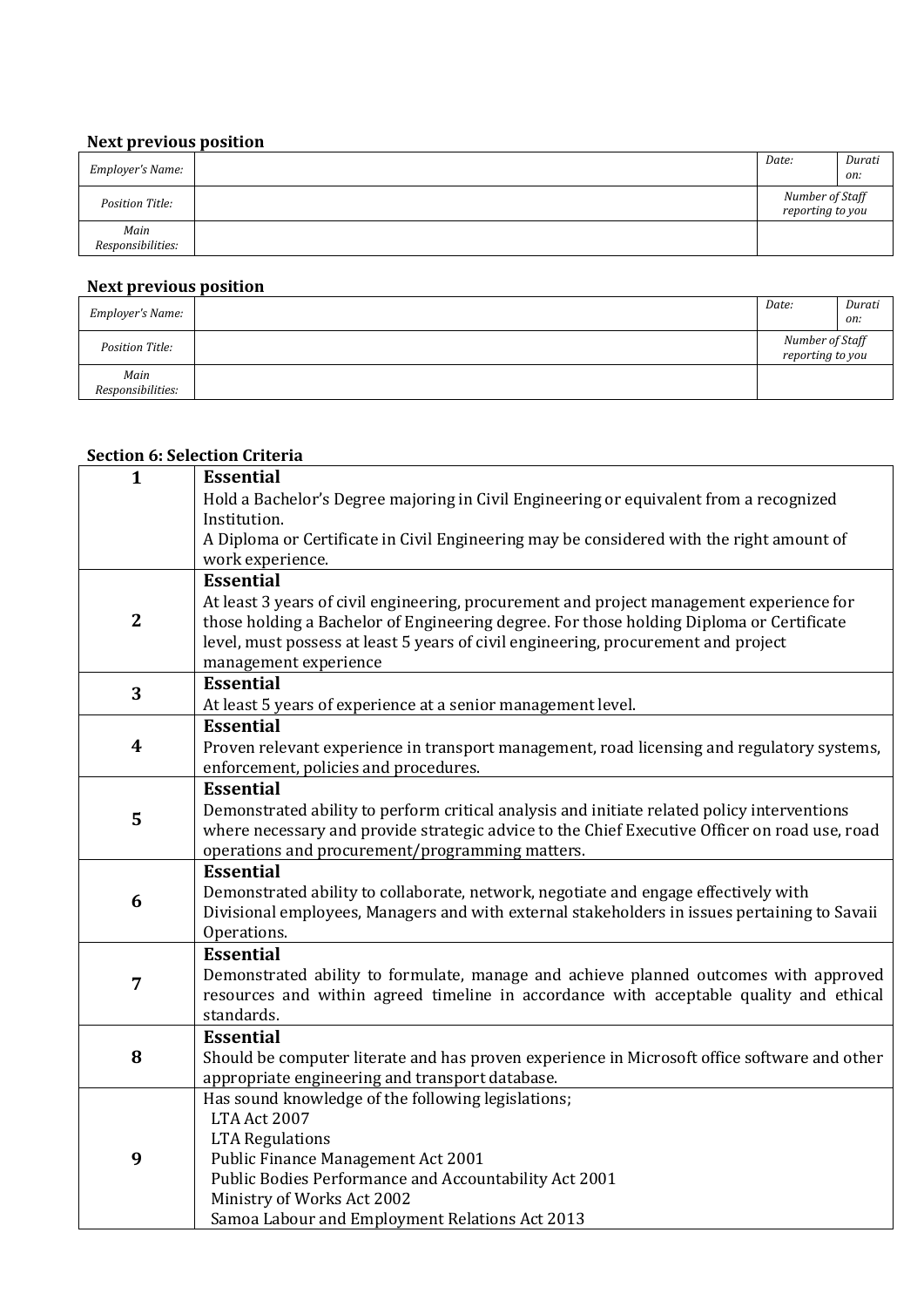|    | Road Traffic Ordinance 1960 (Part IV)                                                      |
|----|--------------------------------------------------------------------------------------------|
|    | Road Traffic and Traffic Control Act 1990                                                  |
|    | Road Traffic Orders 1994                                                                   |
|    | Membership of Statutory Boards and Authorities Act 2001                                    |
| 10 | Can live and work in Savaii especially camp at Savaii during long periods such as lockdown |

#### **Section 7: Computer Literacy**

**Indicate competency level for each system**

**Competency level code: 1- no knowledge; 2-basic knowledge; 3-good working knowledge; 4- strong/advanced capabilities**

| <b>Main Systems</b>  | <b>Other Systems</b>   |  |
|----------------------|------------------------|--|
| Microsoft Word       | Microsoft Access       |  |
| Microsoft Excel      | Other System (Specify) |  |
| Microsoft PowerPoint | Other System (Specify) |  |
| E-mail               | Other System (Specify) |  |

#### **Section 8: Discipline Records Check**

| No<br>Do you have a discipline record, any criminal convictions, or current legal proceedings |  | Yes |
|-----------------------------------------------------------------------------------------------|--|-----|
| against you?                                                                                  |  |     |

#### *If yes, please provide discipline record*

#### **Section 9: Declaration of Close Relations**

|                                                                              | No | Yes |
|------------------------------------------------------------------------------|----|-----|
| Do you have a close relative currently employed by Land Transport Authority? |    |     |

#### *If yes, please provide name(s) and nature of relationship*

#### **Section 10: Declaration of Referees**

|             | <b>Name</b> | <b>Designation</b> | <b>Contact Phone No</b> |
|-------------|-------------|--------------------|-------------------------|
|             |             |                    |                         |
| $\mathbf 2$ |             |                    |                         |
| 3           |             |                    |                         |

#### **Section 11: Certification & Authorisation**

I hereby certify that the information given in my aplication is true and correct.

#### **Signature Date**